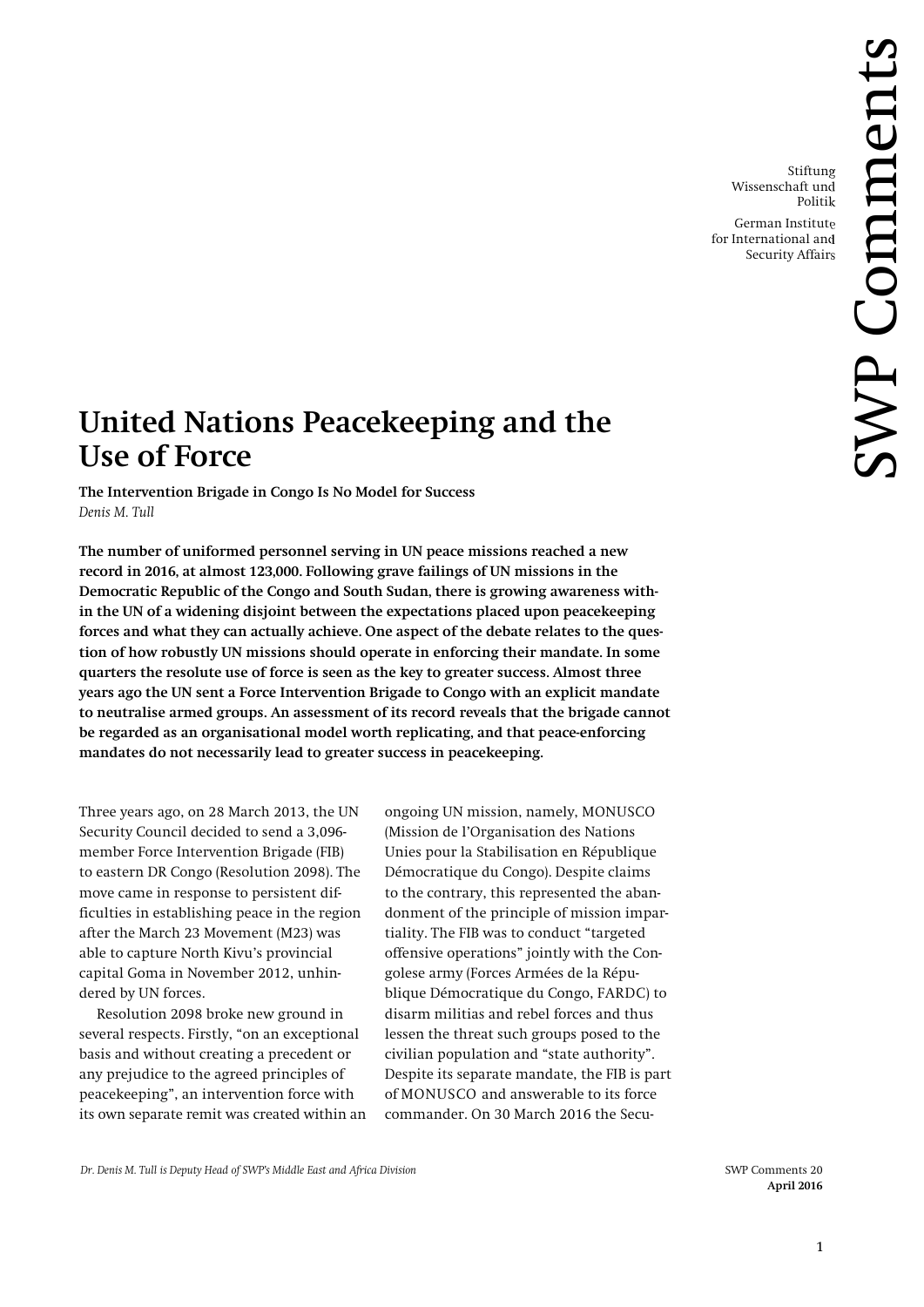rity Council extended the FIB's mandate for the third time.

Assessing the impact of the FIB means answering two questions. Firstly, can the coexistence of the FIB and the conventional UN mission serve as a model for future missions? And secondly, does greater robustness – critics speak of militarisation – promise greater success in peacekeeping?

### **FIB's Balance Sheet**

The brigade passed its only real test to date in October 2013, just three months after arriving in Congo, when it defeated the M23 in a military offensive conducted jointly with the FARDC. Hopes that this would lead to the neutralisation of other militias and a general stabilisation of the region were not to be fulfilled. The situation in eastern Congo remains characterised by violence and persistent armed attacks on the civilian population.

Why did the FIB intervention fail to mark a turning point? Its success against the M23 was not a good yardstick of its influence on the overall security situation. Firstly, the defeat of the M23 was only partially attributable to military force. Massive international pressure on neighbouring Rwanda to abandon its support for the rebels played an equally important role. Secondly, while the M23 may have been eastern DRC's strongest group in military terms – and the greatest threat to the government of President Joseph Kabila – the Congo Research Group listed eighty-one armed organisations in the two Kivu provinces at the end of 2015.If the FIB had been able to repeat its initial success against other militias (including the Forces Démocratiques de Libération du Rwanda [FDLR] and the Allied Democratic Forces [ADF]), it would have been able to improve the situation in eastern Congo at least in the short term. But the momentum of the offensive against M23 quickly dissipated. Operations against other groups either fizzled out (ADF) or never occurred at all, as in the case of the FDLR, the largest

remaining militia in eastern Congo with 1,000 to 2,500 fighters.

The reasons for the FIB's meek record are political rather than military in nature. Its origins play a role. The idea to establish an intervention force came not from the UN, but from Tanzania and South Africa as representatives of the Southern African Development Community (SADC). Their intention was to rid their ally Kabila of his worst tormentor, the M23. To that extent the initiative was also directed indirectly against the M23's regional protector Rwanda, whose relations with South Africa and Tanzania are strained. The UN was greatly concerned about the idea of a regional intervention in its own area of operations, and the compromise of integrating the FIB in MONUSCO originated in efforts to rein in that initiative. However, this arrangement neither prevented regional rivalries from overshadowing the FIB, nor could it alter the fact that the countries behind the FIB never intended to do more than suppress the M23. In other words, the limited results of three years of the FIB merely reflect the limited goals of its initiators. After the neutralisation of the M23, the Kabila government also lost its briefly heightened interest in closer cooperation with the UN. MONUSCO found itself – as it has consistently since 2006 – in the role of the unpopular and politically marginalised bystander.

Even if the FIB had functioned as MONUSCO's enforcement tool, its impact would have remained modest on account of its lack of integration in a viable political strategy. In fact, the FIB mandate was certainly compatible with MONUSCO's. In pursuit of its objective of "stabilising" Congo, MONUSCO has for years prioritised supporting the FARDC against the militias, alongside its work of strengthening state institutions. The solution to the problem of violent conflict is seen to lie in establishing the state's monopoly on the use of force. This approach, however, has brought at best limited success, including in relation to the top priority of the MONUSCO mandate, the protection of civilians (PoC).

SWP Comments 20 **April 2016**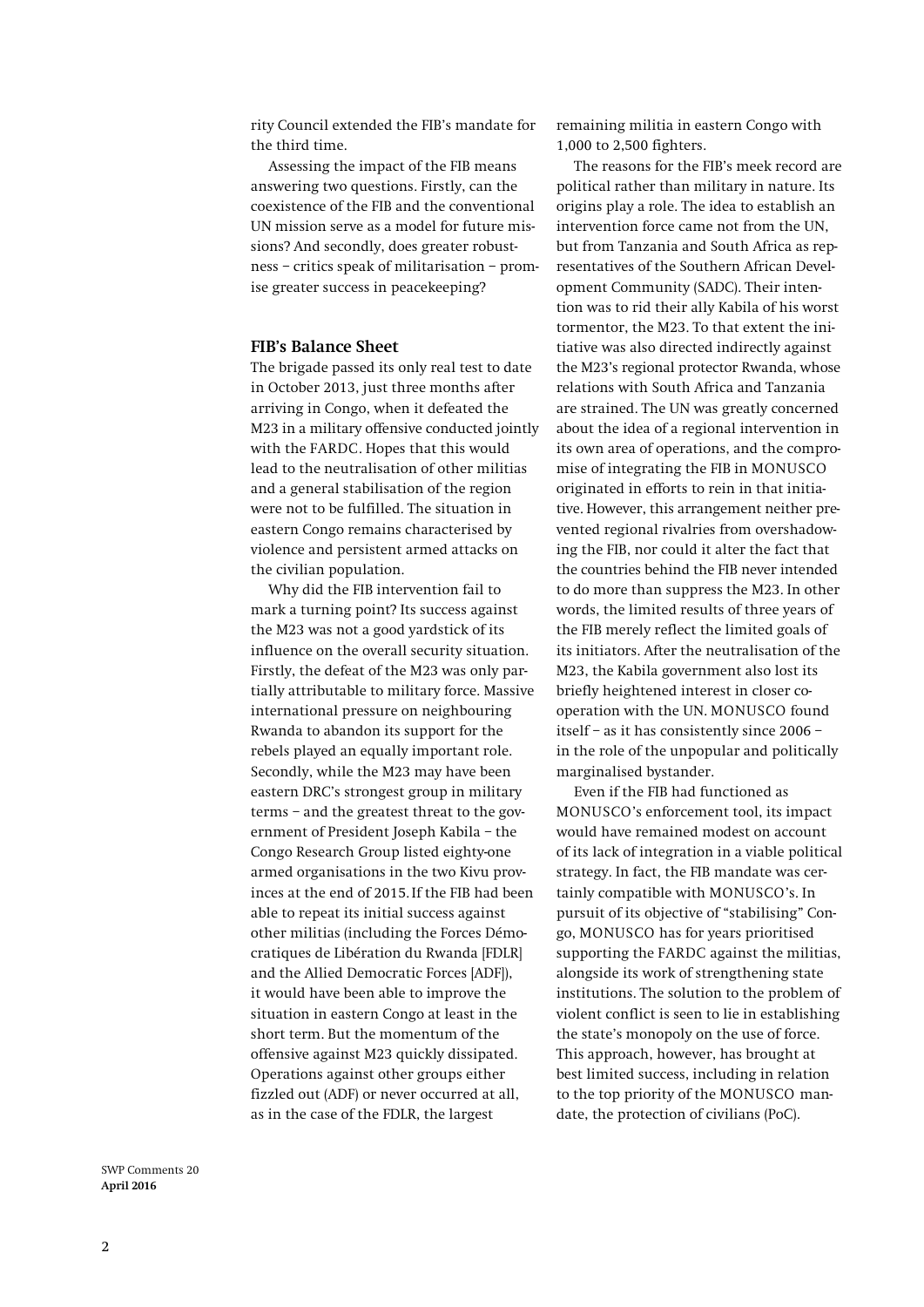What were the UN's assumptions underlying the stated aim of neutralising? Transferring "liberated areas" to Congo's largely dysfunctional state authorities has not turned out to be a promising solution. To this day, the government demonstrates little interest in demands – repeated ad libitum by donors and the UN – to reform the security sector. Army and police are ineffectual, and often no less brutal than the armed groups. In October 2015, for example, the FARDC was responsible for twice as many human rights violations as the "worst" non-state militia. The state of the judiciary is little better. Both with respect to the overarching objective (stability) and the priority of the mandate (PoC) there is to date no convincing evidence to suggest that MONUSCO and the Congolese government have compatible interests. The fact that MONUSCO has suspended its military support for the FARDC for more than a year on the grounds of the latter's human rights violations, and that the Kabila government continues to insist on the mission's withdrawal, suggest the opposite.

### **The FIB: Valium for MONUSCO**

The FIB's deployment led to a series of unexpected negative consequences. The coexistence of two mandates, with diverging interpretations and approaches, caused frictions and rivalries and ultimately prevented an effective cooperation between the FIB and MONUSCO.

The most important unexpected consequence of the FIB operation was that parts of MONUSCO's contingents (the so-called framework brigades) fell into apathy, whether because they now regarded the FIB as the force responsible for active and robust peacekeeping, or because the M23 as the most important armed group had been eliminated. To their alarm, the mission leadership soon realised that the already weak willingness of the framework brigades to interpret their mandate actively and robustly had largely evaporated. Pas-

sive, static and at best reactive behaviour led to a widely noted "garrison mentality" among the framework brigades. The de facto refusal of these contingents to implement the "proactive" interpretation of the mandate demanded by MONUSCO's civilian and military leadership (including frequent patrols, also at night, greater visibility in high-risk areas, checkpoints) – up to and including refusal to obey orders – generated considerable conflict between the mission leadership and the framework brigades and between the framework brigades and the FIB.

MONUSCO leadership's hopes that the FIB's aggressive mandate would reinvigorate the mission as a whole proved fruitless. This is clearly revealed in the case of protection of civilians. While the mission leadership (mirroring the FIB mandate) believed that civilians had to be protected through an aggressive stance towards armed groups, MONUSCO's North Kivu Brigade continued to insist on a more static approach, known as "protection by presence", which relied on a multitude of small bases distributed throughout the territory. This approach is widely regarded as a failure, due to the limited resources and the huge geographical area. This passivity exacerbated MONUSCO's credibility problem. On the ground this generated increasing criticism and even protests against the mission.

Another problem that arose with the FIB was political disagreement within the mission over the question of which armed groups to target in FIB military operations, following the successful neutralisation of the M23 (FDLR, ADF etc.).

## **Conclusion**

In the case of the FIB in Congo, the question of whether (even) more robust peacekeeping also means more successful peacekeeping is likely to be answered in the negative: Not because the FIB energetically pursued the objective of "enforcing peace" and failed, but because political problems quickly piled up to an extent that called into ques-

> SWP Comments 20 **April 2016**